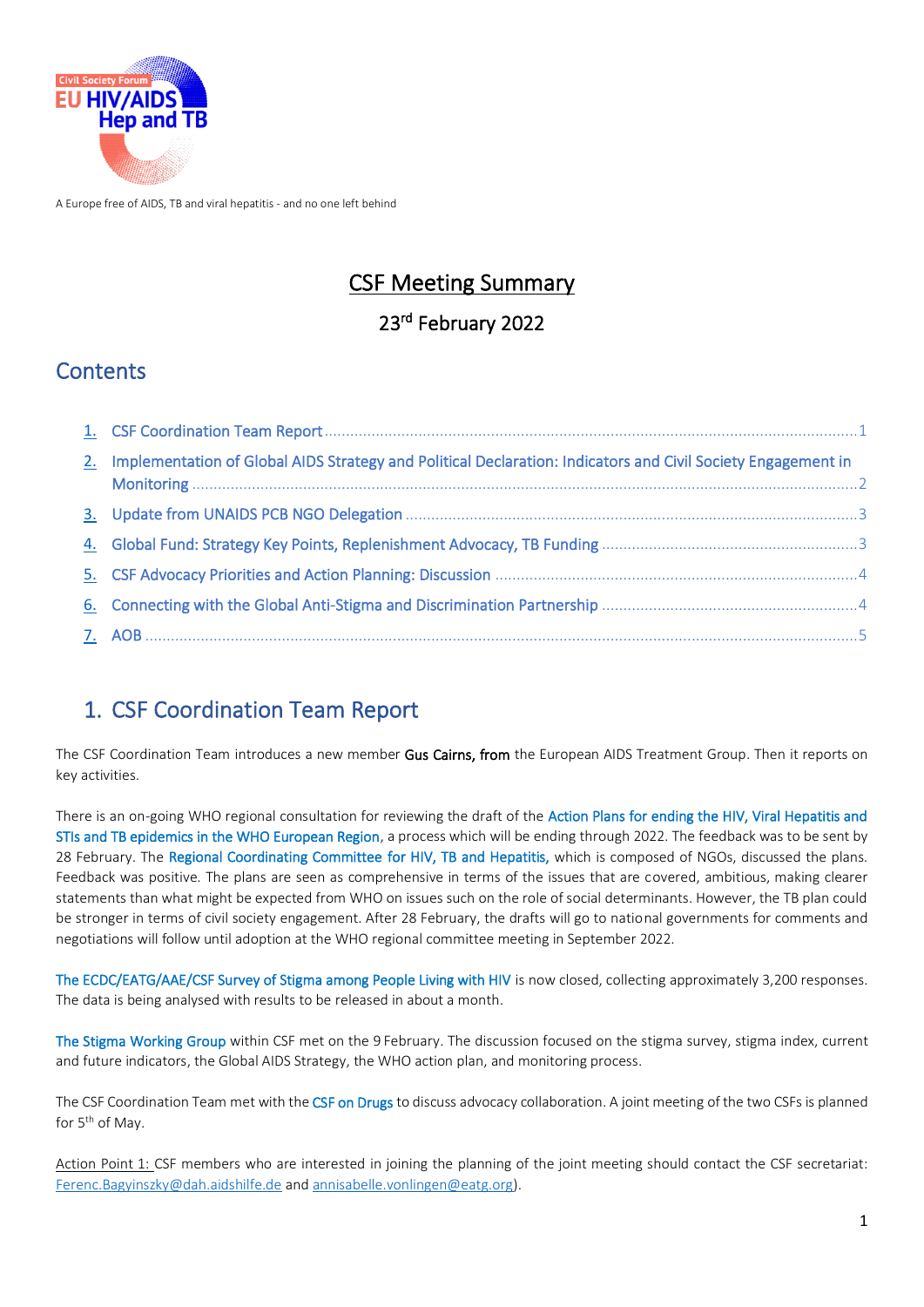#### **Implementation of Global AIDS Strategy and Political Declaration: Indicators and Civil Society Engagement in Monitoring**

Ganna Dovbakh (EHRA) opened the discussion by presenting th[e 2025 HIV Targets.](https://www.unaids.org/sites/default/files/media_asset/global-AIDS-strategy-2021-2026-summary_en.pdf) The previous targets were overly ambitious in the UNAIDS Strategy, and the 90-90-90 paradigm has become a consistent part of the HIV/AIDS discourse. For the new Global AIDS Strategy 2021-2026, the targets are even more ambitious and risky for the post-COVID financial times.

They include:

- 95% of people at risk of HIV use combination prevention. This target was not part of the previous strategy.
- 95 95 95% HIV Treatment.
- 95% of women access sexual and reproductive health services.
- 95% coverage of services for eliminating vertical transmission.
- 90% People living with HIV receive preventive treatment for TB. This target happens to be particularly ambitious in regions like Eastern Europe and Central Asia, where harm reduction coverage is exceptionally low.
- 90% People living with HIV and people at risk are linked to other integrated health services

Additionally, the strategy aims at having:

- Less than 10% of PLHIV and key populations experience stigma and discrimination (S&D).
- Less than 10% of PLHIV, women and girls and key populations experience gender-based inequalities and gender-based violence.
- Less than 10% of countries have punitive laws and policies (decriminalisation target).

It is however important to reflect on how UNAIDS PCB will address them. Indeed, though UNAIDS has set these indicators, no clear plans have been shared yet on how to reach them on a regional and global level.

Jantine Jacobi (UNAIDS Representative to the EU) states that the 95 targets are easier to monitor since there is already an existing structure in place (the Regular Monitoring and the Global AIDS Monitoring Framework). The challenge is with the 10-10-10 targets because the whole inequality lens is new and quite innovative when it comes to raising attention to the issues that are underlying HIV/AIDS. UNAIDS is currently working on the indicators to measure progress towards these targets and the recommendation for 2022 is to share as much as possible existing information and submit any document that might be related to these targets. At a country level, the message from UNAIDS is that civil society should join the discussion on global monitoring and contribute to the reports from each country. There is also the possibility to submit reports separately (shadow reporting). Additionally, UNAIDS has been working with the European Parliament to see whether it is possible for the EU to report on the 10-10-10 targets. The centrality of a global partnership in this regard will be further addressed during the parliamentary event planned for the 1 March, on the Zero Discrimination Day.

Gus Cairns (EATG) expresses concerns over the "ending HIV" rhetoric. Indeed, for people living with HIV, HIV will not end until they die or until a cure is found, which implies that maintaining, taking part in and directing research programmes to find a cure for the HIV infection must be part of the end of HIV. It is therefore important not to lose sight of the fact that scientific aims and aspirations, as well as public health aims and targets, continue to be an imperative in the HIV field. Less problematic is the "ending AIDS" narrative, even if AIDS could return at any moment if the access to ARV stopped. These considerations should be included in some of the responses to the global strategy plans.

Likewise, Sascha Volgina (GNP+) shares her concerns about the new terminology in use (e.g. Advanced HIV Disease) and the invisibility of AIDS that derived from this new narrative. The Fight AIDS Coalition (FAC), formed with several treatment and grassroot organisations, fights to acknowledge that AIDS still exists and that a lot of people are still dying of AIDS. A letter to WHO in this regard has been sent. As a community, we should flag that the issue remains.

It might be true that there is a system in place to monitor the 95-95-95 targets, but a lot of community-based monitoring is still required to control its effectiveness, to detect gaps and the reasons behind them. Furthermore, when it comes to the newness of the 10-10-10 indicators, the community should play a pivotal role by shadow-reporting and making sure that results are accurate and not misinterpreted (see Ukraine case, stigma, and discrimination).

At the same time, if operationally UNAIDS has been making interesting moves (e.g. 1<sup>st</sup> March about decriminalisation), it is central to advocate for a comprehensive decriminalisation and to avoid that we are set apart and fragmented in smaller groups.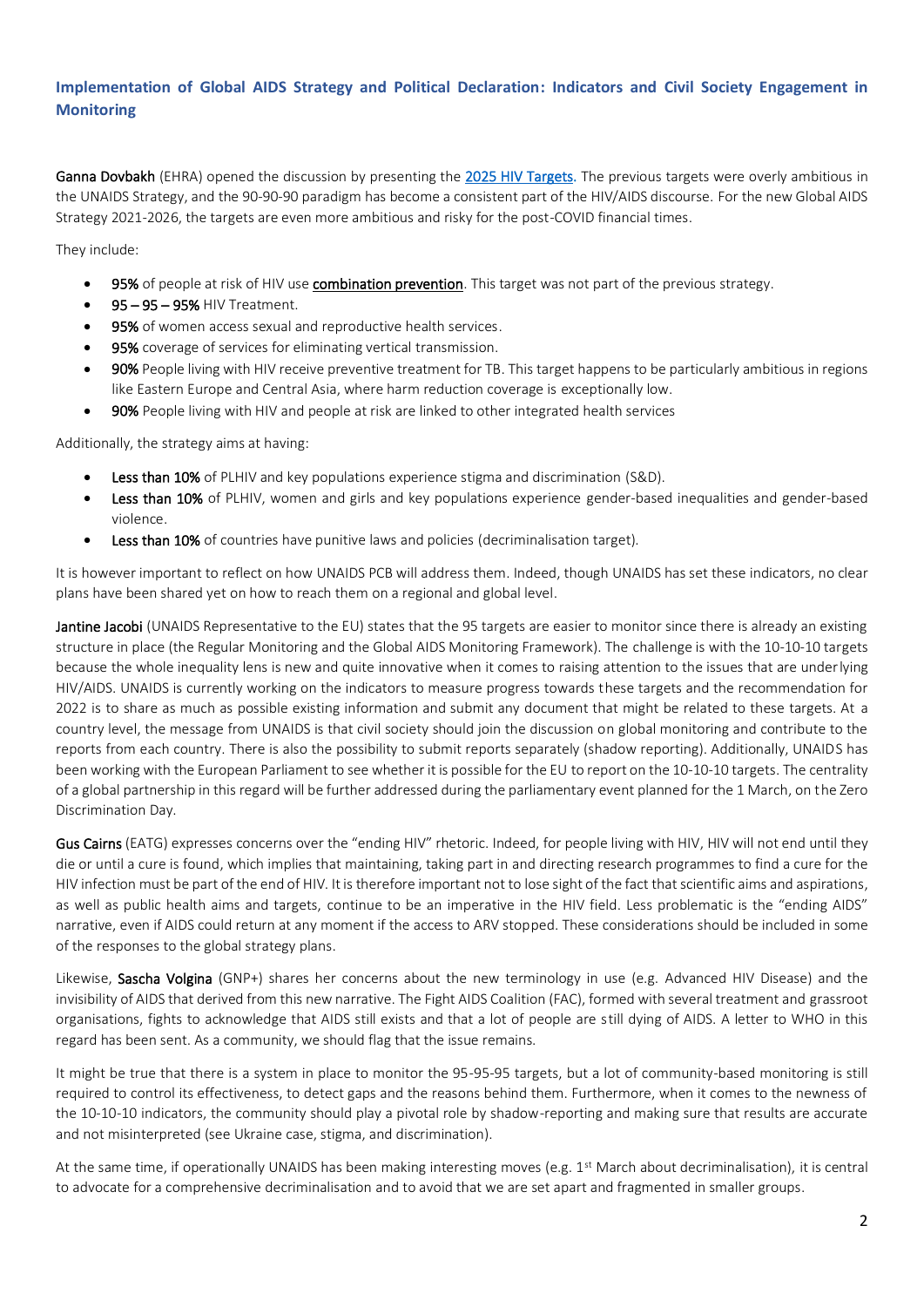Setting the goals was just the first step: it is now a responsibility of the community to press for implementation, a change in the narrative and fight for a more inclusive representation in the joint programmes. Education and justice are therefore needed. A clearer engagement of WHO (e.g. a clear position about U=U is still missing) is needed.

Cianán Russell (ILGA-Europe) comments on the 10-10-10 targets and how the scope has been defined. In the case of the first 10, when referencing Stigma and discrimination (S&D), it may be assumed that it refers only to HIV-related S&D. Is the target for 10% of People Living with HIV to only not experience S&D on the grounds of being HIV positive? Many key populations experience S&D for intersecting reasons.

Additionally, it would be necessary to clarify what is meant by punitive laws and policies. The need for self-determination-based legal gender recognition and the need for protection from conversion therapy should be specified. These issues do create a criminalising context and a negative legal framework for people to live and operate that may not actively criminalise them for doing something HIV-related.

Around gender-based violence, it is brought up that the EP and EC (European Commission) are currently working on a directive on violence against women and girls. Greater involvement of WHO and UNAIDS through diplomatic bilateral conversations would be advisable to change the direction of what has become a more conservative approach to gender-based violence.

Julian Hows (HIV Justice Network) remarks that if the tendency is to go back to shadow-reporting, in parallel, there is a need to make sure that governments acknowledge the validity of community-based tools and data. Indicators need to be shaped so that they are realistic and the work that community has been doing needs to be aligned, while jointly looking at intersectionalities. As far as the ending HIV and AIDS narrative is concerned, Julian invites to consider institutional memory since this same battle has already been fought.

Action point 2: CSF CT organise a meeting on monitoring with UNAIDS, ECDC (European Centre for Disease Control) and CSF members

## <span id="page-2-0"></span>2. Update from UNAIDS PCB NGO Delegation

Dinah Bons (Trans United Europe) is the new in-coming delegate for UNAIDS PCB NGO and has a focus on gender diversity and key populations.

Aleksey Lakhov (EHRA) shares that there will be a PCB meeting on 22<sup>nd</sup> June. There will be a report on the previous meeting, a report from the Executive Director and one from UNICEF on behalf of the co-sponsor organisations. As far as the report from the NGO representatives is concerned, it will be shared in December 2022. Some high-level speakers will be invited to address the topic of leadership in the AIDS response. Additionally, there will be a thematic segment on HIV and men in all their diversity and how we can get the responses back on track.

The PCB meeting is open for NGOs (observer status) to attend and intervene. The link will be shared before the meeting.

UNAIDS PCB NGO Delegation is recruiting a Communications and Consultation Facility Manager. Information on the application can be foun[d here.](https://gnpplus.net/latest/news/gnp-announced-as-the-new-host-of-the-communications-and-consultation-facility-ngo-delegation-to-the-unaids-programme-coordinating-board-pcb/)

Action point 3: CSF to coordinate on key messages to be shared with Dinah and Aleksey prior to UNAIDS PCB meetings.

# <span id="page-2-1"></span>3. Global Fund: Strategy Key Points, Replenishment Advocacy, TB Funding

Paul Sommerfeld (TBEC (TB Europe Coalition)) provides an update on advocacy for increased support for TB funding through the Global Fund. In the TB world, it has been often felt that the breakdown where 50% of Global Fund money was going to HIV/AIDS, 32% to malaria and 18% to TB was not the reflection of the seriousness of the impact of these conditions. This has been underlined by the impact of COVID-19 on TB cases, whose rates have been going up worldwide. Therefore, the Global Fund Board in November 2021 adopted a formal decision that says that in the next [replenishment period](https://www.globalfundadvocatesnetwork.org/7-asks-for-the-7th/) (2023-2025) there will be a slight change in the allocation of fundings. If they get more money (over 12 billion dollars), the split for the extra money will change as follows: 25% for TB, 45% for HIV/AIDS and 30% for malaria. In terms of expenditure, this will not have a massive impact; only on the country allocation side, which is about 75% of the total. Now, we are expecting formal documents from the Global Fund to indicate what their needs are, and it is likely they will be setting a need-figure above the present one. This change somehow underlines that there is an understanding within the Global Fund that TB should be getting more attention. In Europe, Global Fund has decided to stop any further funding on TB regional programmes.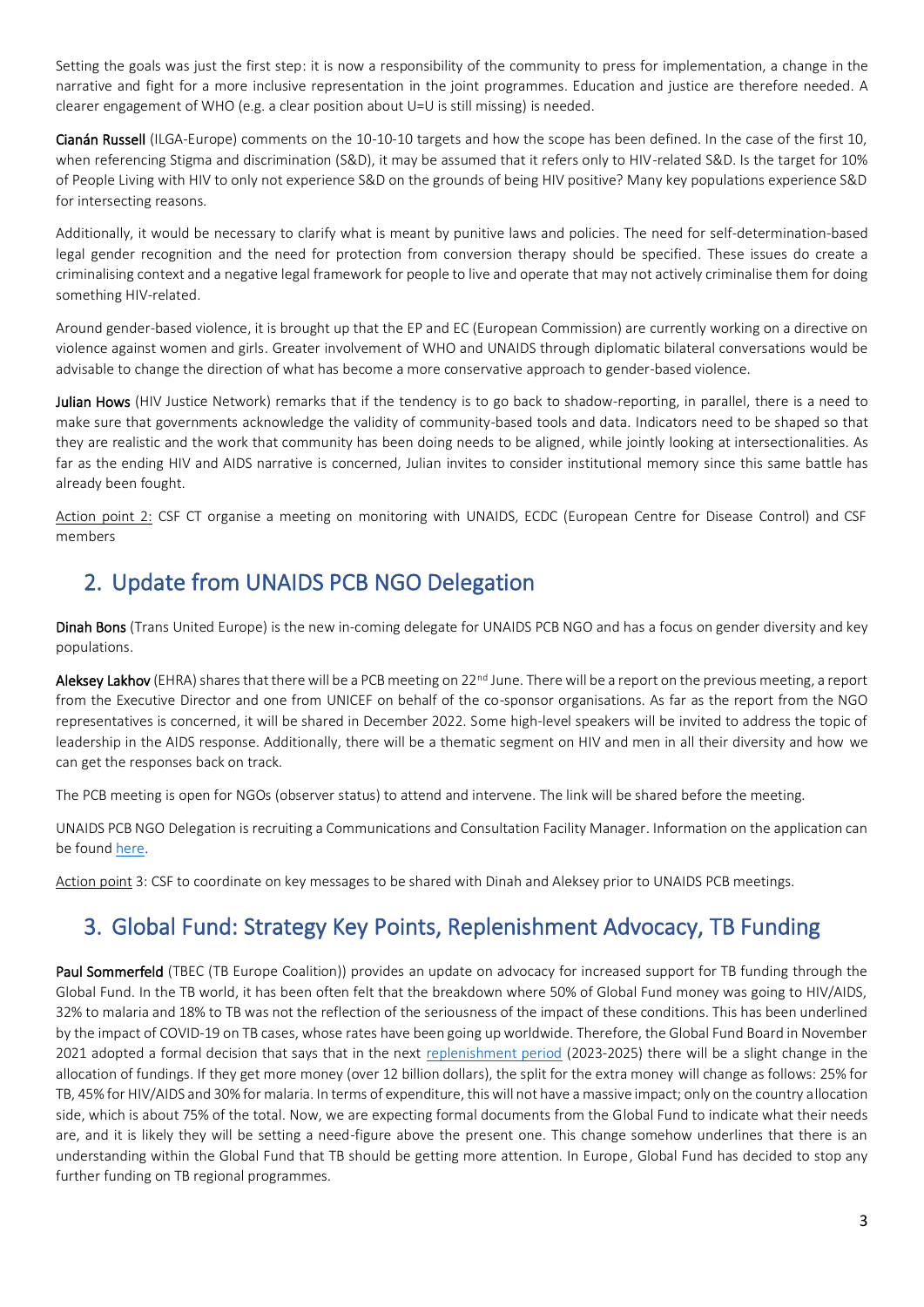About the replenishment, **Aurélien Beaucamp** (AIDES) suggests working on the will strategy to know exactly if the countries give the funds to Global Fund (e.g. France and the problem of withdrawal). Furthermore, there is the temptation for countries to develop unilateral projects for finance instead of multilateral funding.

Ganna Dovbakh (EHRA) underlines that Global Fund has not set the indicators yet, nor given feedback on the implementation of the strategy: it looks ambitious and community-centred, but if the mechanism of implementation will be the same as before, all the considerations on human rights and community targets will be undermined by the economic crisis, COVID-19, and country priorities.

Action Point 4: It is agreed to create a Working Group within CSF on Replenishment. Interested CSF members should contact the CSF secretariat[: Ferenc.Bagyinszky@dah.aidshilfe.de](mailto:Ferenc.Bagyinszky@dah.aidshilfe.de) an[d annisabelle.vonlingen@eatg.org\)](mailto:annisabelle.vonlingen@eatg.org).

# <span id="page-3-0"></span>4. Connecting with the Global Anti-Stigma and Discrimination Partnership

Sascha Volgina (GNP) presents and comments on the Global Partnership for Action to Eliminate All Forms of HIV-Related Stigma and Discrimination. The idea behind it came from civil society, communities and the UNAIDS PCB NGO Delegation as initiators. Member states were just stressing the importance of stigma, discrimination, and criminalisation but no concrete action was taken: no indicators, nor targets. The concept of Global Partnership came up in 2017: an action from the ground, on a country level but coordinated, was required, mainly because S&D have always lacked indicators to measure the process. Initially, the call was responded to by UNAIDS, UNDP, UN Women, GNP+, PCB NGO delegation and Global Fund.

Six settings have been created: healthcare setting (WHO & Asia Catalyst), workplace setting (ILO & AMMAR), education setting (UNESCO & Athena Network), humanitarian setting (WFP & ICASO), justice (UNDP and HIV Justice Network) and community settings (UN Women & ICWEA). On a country level, it is therefore necessary to involve a relevant number of social actors that transcend the healthcare setting, being this only one of the possible scenarios where instances of S&D might be reported.

A clear guidance has been created, where all the best interventions have been collected, to be used by countries when they are drafting interventions, national plans. It is aligned with the Stigma Index: you can assess the current state of HIV-related S&D in each of the settings (apart from the humanitarian where there are no questions for that) and build intervention on that.

When countries join the Global Partnership, they commit to:

- 1) Partner with community and civil society, people left behind, UN, donors to identify policy & programme gaps, design and implement evidence-informed interventions and track progress in eliminating HIV-related S&D.
- 2) Assess the current state of HIV-related S&D to identify and implement programmes to eliminate barriers to services.
- 3) Take actions in the six settings over 5 years (commit to 3 settings in the first year).
- 4) Allocate resources to support implementation, monitoring, and reporting of interventions to eliminate HIV-related S&D.
- 5) Monitor and report annually on progress using existing and recommended indicators.

29 countries have committed so far. Western Europe is not in the list and this gap needs to be filled. According to Jantine Jacobi (UNAIDS Representative to the EU), Luxemburg is currently interested in joining the Global Partnership and Spain will include HIV in the agenda for the 2023 Presidency.

When a country is joining, it means it must establish some mechanisms. Then the communities will have to propose their priorities and gaps. Once this step is completed, there is a plan and the assessment with the Stigma Index/ consultation results. You unite the efforts, coordinate, and produce a concrete intervention, you make sure it is supported financially and then you start working.

The Global Partnership aims at having an impact on the ground through a catalytic technical support based on the centrality of the leadership of communities working on frontlines, a strong regional and national collaboration and communities of practice, greater support driving legal and policy reform and action on S&D, human rights and gender-related barriers and a growing number of capacitated actors and enabling systems, policies, and programmes in place.

One of the main instruments of the Global Partnership is the **PLHIV Stigma Index**, a standardised study developed in 2008 and updated in early 2020. The 2.0 Methodology is now equipped with: validated indicators and scales, guidelines to ensure sufficient sample sizes, guidelines to ensure an inclusive and diverse geographic scope, a systematic sampling plan and robust quality assurance mechanisms.

The Global Partnership has launched the #MoreThan anti-stigma advocacy campaign, a community-led and partnership-based initiative (led by UN agencies and civil society) and focused on different settings to highlight setting-specific interventions, rights violations and best practices for particularly affected groups (people who use drugs, sex workers…).